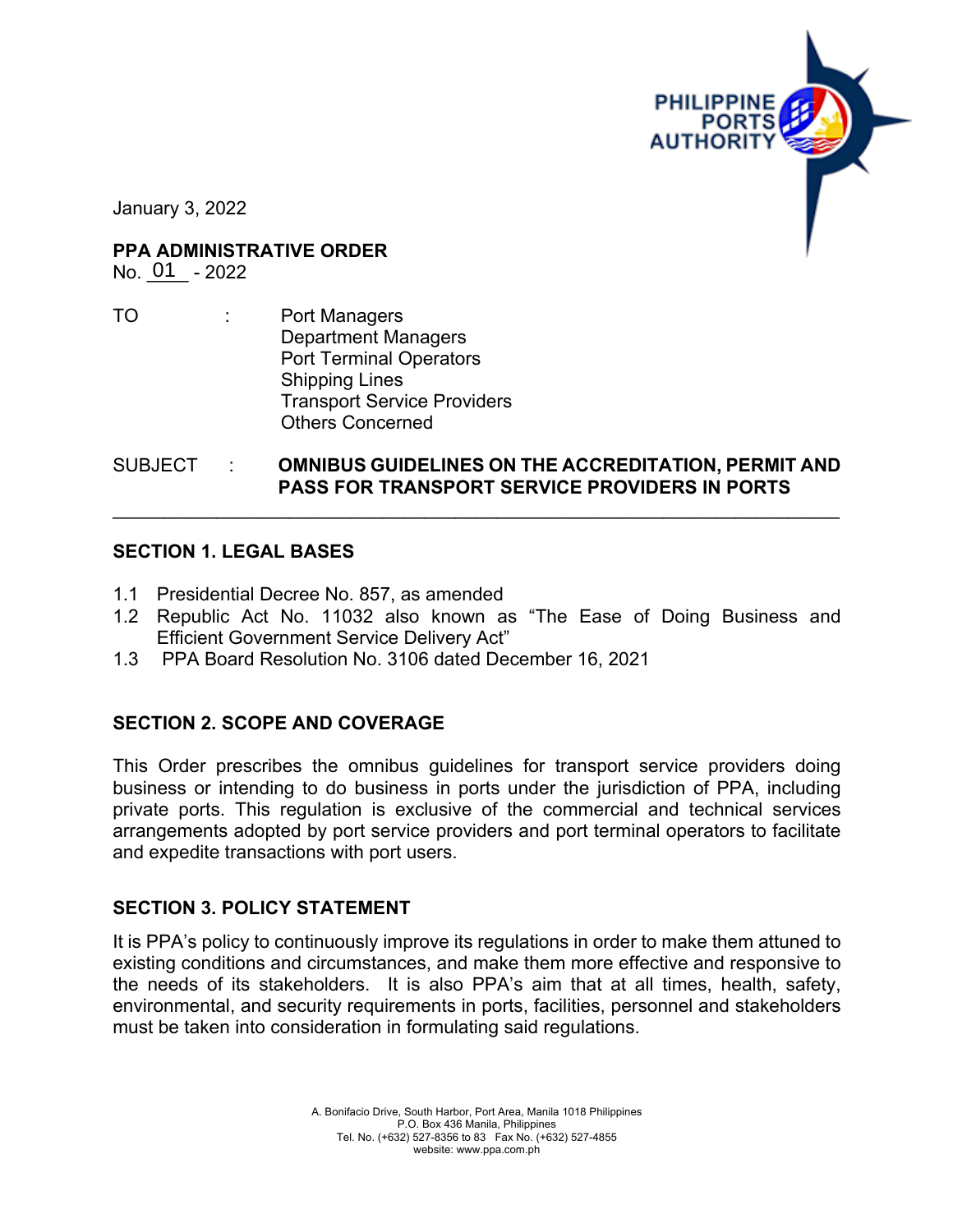### **SECTION 4. GENERAL GUIDELINES**

- 4.1 Effective January 1, 2022, a **Transport Accreditation, Permit and Pass for Ports or TAPPP**, shall serve as a single certificate of accreditation (CA), permit to operate (PTO), and vehicle access pass for transport service providers.
- 4.2 All applications for issuance of CA, PTO and vehicle access pass that are pending with PPA Offices as of December 31, 2021 shall be processed and issued TAPPP under this Order.
- 4.3 A TAPPP shall be issued by PPA to all transport service providers with existing CA, PTO and Vehicle Pass at no additional cost and the TAPP shall be co-terminus with the validity of the CA.
- 4.4 The TAPPP shall be valid in all ports under PPA's jurisdiction, including private ports. All transport units registered and issued under TAPPP shall be deemed compliant with PPA's port access regulations.
- 4.5 In line with PPA's digitalization and streamlining policies, the application for issuance of TAPPP shall be filed online through the official PPA Website *https://www. ppa.com.ph*.

# **SECTION 5. DOCUMENTARY REQUIREMENTS**

An applicant for issuance of TAPPP shall submit the following documentary requirements:

|                | <b>Document</b>                                                                  | Source/Issuing<br><b>Entity</b> |
|----------------|----------------------------------------------------------------------------------|---------------------------------|
|                | Duly filled-out Application Form with Omnibus Statement                          | <b>PPA Template</b>             |
| 2              | Incorporation/Partnership<br>Articles<br>$\mathsf{of}$ and $\mathsf{of}$<br>(For | SEC/                            |
|                | corporation/partnership)                                                         | DTI/                            |
|                | Certificate of Registration (For sole proprietorship)                            | <b>CDA</b>                      |
|                | Certificate of Corporation (For cooperative)                                     |                                 |
| 3              | Latest Income Tax Return (ITR) for existing entities                             | <b>BIR</b>                      |
| $\overline{4}$ | Proof of Authorization                                                           | Applicant                       |
|                | Certificate<br>(For<br>Secretary's                                               |                                 |
|                | corporation/partnership/cooperative                                              |                                 |
|                | Authorization Letter signed by the sole proprietor (For                          |                                 |
|                | single proprietor)                                                               |                                 |
| 5              | List of Trucks together with their Official Receipt (OR) and                     | <b>LTO</b>                      |
|                | with<br>Certificate of Registration (CR)<br>Deed<br>οt                           |                                 |
|                | Sale/Assignment/Transfer, as applicable                                          |                                 |